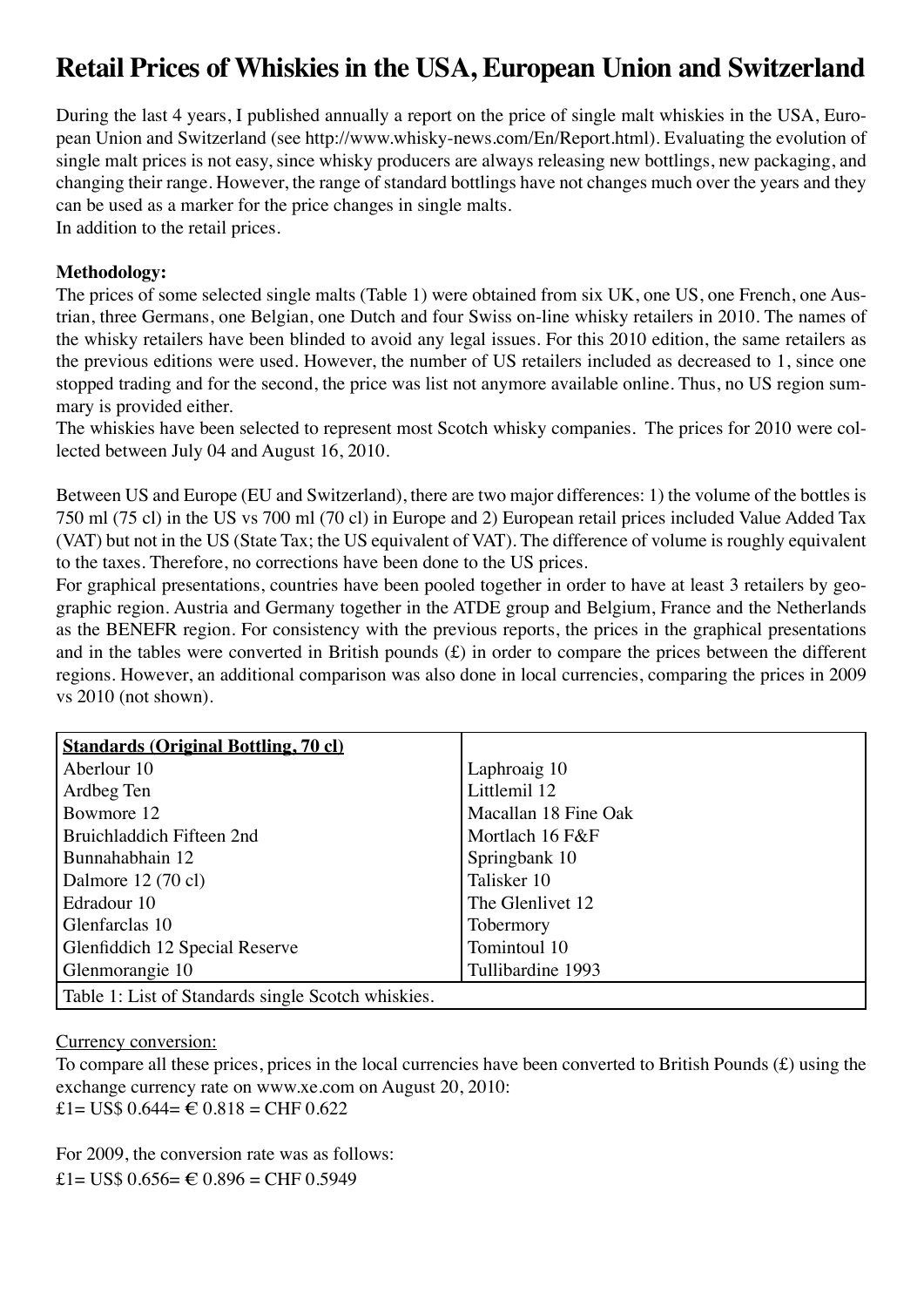## **Results:**

## **Changes between 2009 and 2010**

#### **Table 1: Price for 2009 to 2010 in GBP (£) for each standard single malt.**

|                      |         | 2009  |        | 2010    |       |        |  |
|----------------------|---------|-------|--------|---------|-------|--------|--|
|                      | Average | Min   | Max    | Average | Min   | Max    |  |
| Aberlour 10          | 24.50   | 16.55 | 31.33  | 25.50   | 16.55 | 31.33  |  |
| Ardbeg Ten           | 33.93   | 25.04 | 44.62  | 35.73   | 25.04 | 44.62  |  |
| Bowmore 12           | 28.23   | 20.03 | 38.67  | 29.78   | 20.03 | 38.67  |  |
| Bruichladdich 15 2nd | 45.20   | 36.08 | 58.90  | 56.53   | 36.08 | 58.90  |  |
| Bunnahabhain 12      | 30.76   | 24.04 | 41.05  | 33.30   | 24.04 | 41.05  |  |
| Dalmore 12           | 32.97   | 15.02 | 43.02  | 34.65   | 15.02 | 43.02  |  |
| Edradour 10          | 34.77   | 26.04 | 43.02  | 35.42   | 26.04 | 43.02  |  |
| Glenfarclas 10       | 25.89   | 20.03 | 35.10  | 28.83   | 20.03 | 35.10  |  |
| Glenfiddich 12       | 25.53   | 16.55 | 34.96  | 26.63   | 16.55 | 34.96  |  |
| Glenmorangie 10      | 29.64   | 24.89 | 39.99  | 30.28   | 24.89 | 39.99  |  |
| Laphroaig 10         | 27.48   | 20.03 | 34.79  | 28.57   | 20.03 | 34.79  |  |
| Littlemil 8          | 31.66   | 24.70 | 43.92  | 32.29   | 24.70 | 43.92  |  |
| Macallan 18 Fine Oak | 82.90   | 61.55 | 112.04 | 92.98   | 61.55 | 112.04 |  |
| Mortlach 16 F&F      | 45.63   | 36.08 | 54.99  | 51.60   | 36.08 | 54.99  |  |
| Springbank 10        | 35.89   | 28.54 | 52.95  | 37.52   | 28.54 | 52.95  |  |
| Talisker 10          | 31.31   | 23.30 | 40.05  | 32.22   | 23.30 | 40.05  |  |
| The Glenlivet 12     | 25.15   | 15.02 | 36.11  | 26.50   | 15.02 | 36.11  |  |
| Tobermory            | 27.40   | 16.02 | 41.05  | 26.84   | 16.02 | 41.05  |  |
| Tomintoul 10         | 28.00   | 22.22 | 38.67  | 27.53   | 22.22 | 38.67  |  |
| Tullibardine 1993    | 32.15   | 25.04 | 41.05  | 32.89   | 25.04 | 41.05  |  |
| Average              | 33.95   |       |        | 36.28   |       |        |  |



Austria & Germany, BENEFR: Belgium, The Netherlands & France, CH: Switzerland.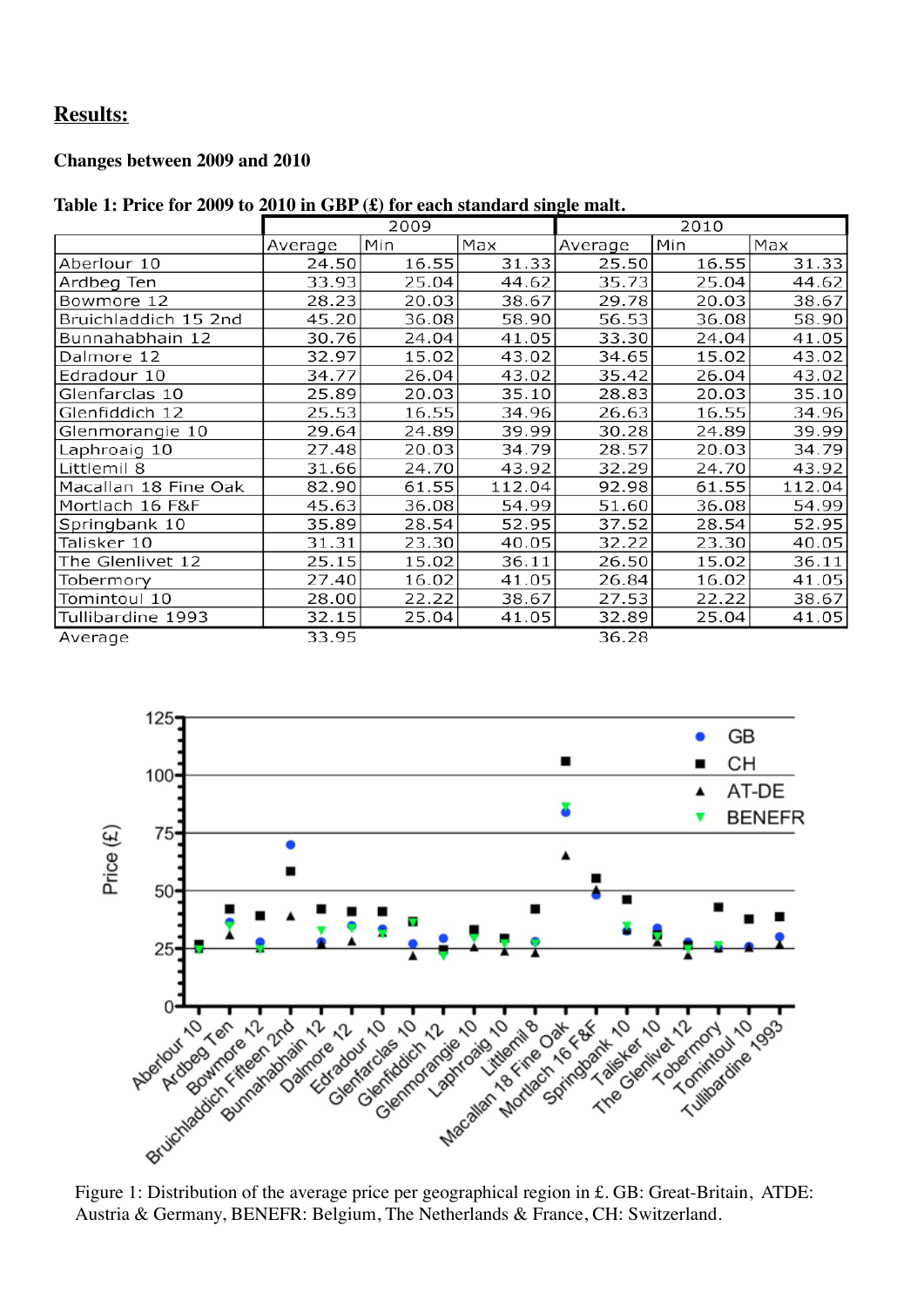Based on the data illustrated in Table 1, the mean price (£36.28) of a standard whisky bottle has increased of £2.33 as compared to last year. Last year, this was supposed to be related to the weakness of the British currency, but this year, the pound remained low as well as the euro compared to a stronger Swiss Franc (CHF) and US dollar (\$). In local currencies, the prices increased in Great-britain of £5.94 on average, while they remained flat (fluctuating around +/- 1 euro) for the continental European retailers in the euro zone(Austria, Germany, France, Belgium and The Netherlands, while decreasing of approximately 1-2 CHF in Switzerland for all but one retailer. When comparing the distribution of prices per bottle and per region (Figure 1), there are no major regional differences, with the exception of Switzerland where the prices, once converted in £ are higher than for the other markets. For some products (e.g., Bruichladdich 15), GB is the most expensive country, since some shops are very fast at promoting some products in the "collector" category, so the price increased of £31! at once.

## **Discussion:**

The prices have generally increased of approximately 7% between over the period of observation when converting the prices in British pound (£), or £2.33 in absolute values. One reason being the strong US and CHF currencies, regions where the difference in the exchange rate has not been fully reported on the prices (which is understandable, if the shops have purchased their stocks 1-2 years ago) and secondly, most surprisingly, a marked general increase in UK (average: +£3.94). This increased is quite remarkable since the cost of productions have not really increased (e.g., price of oil stable, good crops, etc). This suggests that Retailers and/or producers have decided to increase their margins. However, I do not really understand why the Euro zone has not been similarly affected.

I haven't talked about prices for the premiums and super-premiums, simply because there is no need to speak anymore about them, since there seem to be no more limits to prices, with some malts selling for over \$£10'000. The industry might be playing a dangerous game.

## **Conclusion:**

The average price for the selected standard single malts increased again significantly (+7%) compared to last year, when looking at the general picture and in prices converted in £. Slainte Mhath

## **Bonus:**

Serge Valentin wrote in 2007 an article in the French version of Whiskymagazine (N°22) about collectable whiskies. Amongst the list of brands with collectables bottles, the following ones were mentioned: Ardbeg, Bowmore, Brora, Glen Garioch, Laphroaig, Longmorn, Macallan, Port Ellen and Springbank.

I have always been interested in the evolution of the prices, but extracting the prices of selected brands from auctions requires some technical skills. Therefore, I was never able to generate figures that could help in understanding the trends in collectable whiskies. I was lucky to recently get in contact with such a "number cruncher", M. Kleinhenz, who kindly shared some of his data with me, so let's see what these figures are telling us!

## **Methodology:**

The values given in table 2 are the mean price reached at http://www.whiskyauction.com for the given brand and time period. Since not all bottles of a given distillery are collectable, filtering would have been welcomed, but this is unfortunately to complicated to perform.

## **Results:**

For each of the selected brands mentioned above, the minimal, average and maximal price are listed in Table 2. In terms of average price, most of the brands remained stable, with a small decrease for Springbank, but with an increase for the lost distilleries of Brora and Port Ellen. For these two distilleries, the same observation can be made regarding the minimal price. With the exception of Springbank, Port Ellen and to some extend, Glen Garioch, the maximal price reached for a bottle has significantly increased during the period 2006-7.